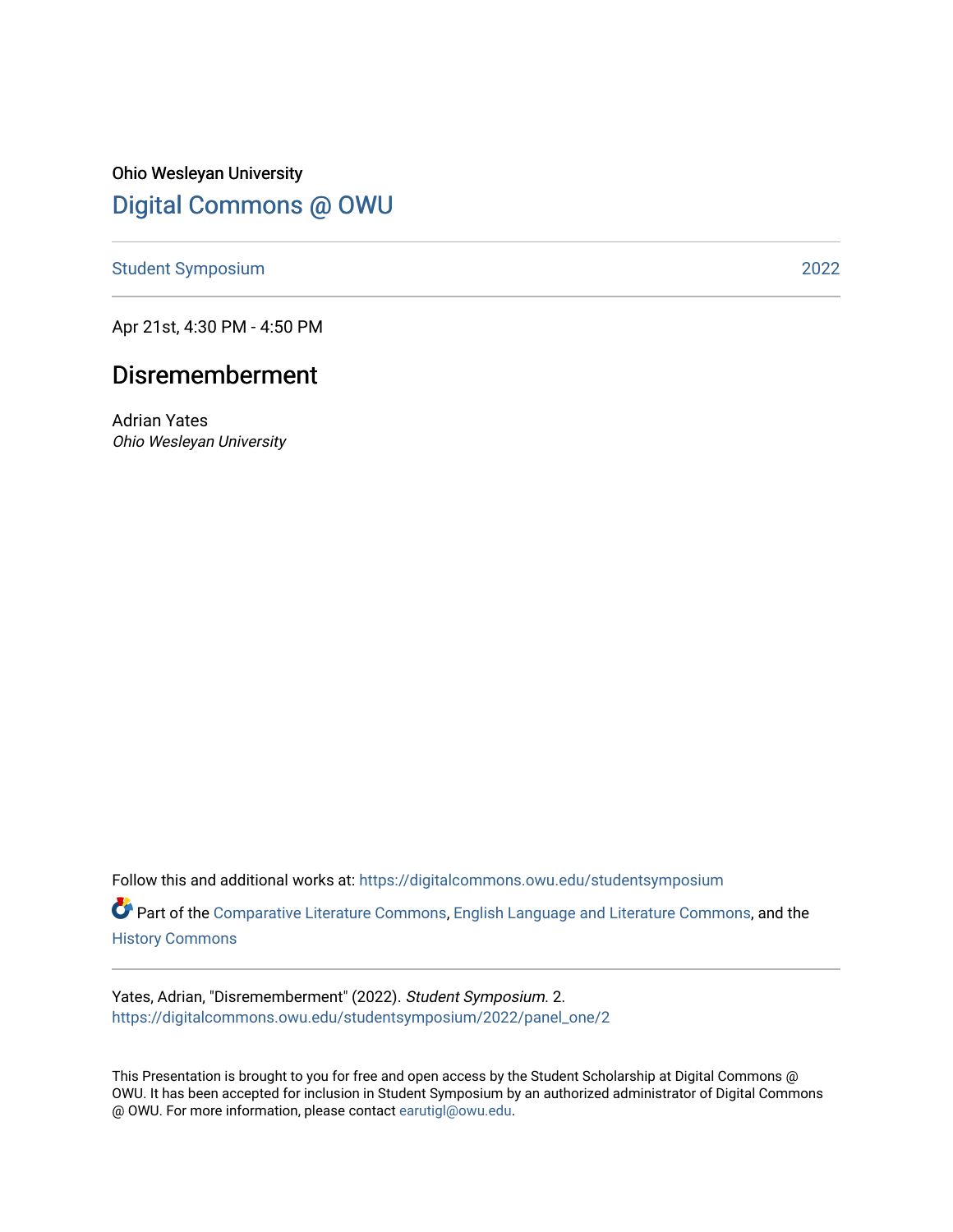Disrememberment is a horror-genre Twine game developed by Adrian Yates, Jacob Kenderson, Jocelyn Weaver, and Abbey Eyerman for Professor Stephanie Merkel's class Myth, Legend, and Folklore for Storytellers and Gamers (ENG 110).

The game follows an unnamed, presumably human main character as they are sent out into the Forest for an unknown reason. The main character encounters a number of monsters and other magical creatures based on the Russian folklore from the Afanas'ev book Russian Fairy Tales, as well as other original creatures based on Jungian psychological archetypes and Proppian Functions. The other main character of the game is Baba Yaga, who serves as both an antagonist and a helpful guide. The game has fifteen endings and one secret ending, all of which draw from the Russian folklore tradition.

DisRememberment draws major influences from the stories in the Afanas'ev collection such as *Vasilisa the Beautiful*, *The Maiden Tsar*, and *Baba Yaga and the Brave Youth*. The influence of Jung and Propp's work are far more subtle within the game, with the most obvious influence being the Proppian Dramatis Personae as well as a heavy plot focus on the Proppian "Donor Cycle."

During the presentation, I will go through the game and pause to explain when a Proppian or Jungian idea comes into play.

The Function is a term developed by Vladamir Propp to explain the distinct events that can happen within a Russian fairy tale. There are 31 functions in every story and while not every function occurs within a story, they are always in a set order. The donor cycle is a very important Function, and occurs in many (but not all) Russian Fairy Tales. These Functions are numbered 12, 13, and 14, and follow as such

12 **D** Hero is tested by donor

**13 E** The hero's reaction

14 **F** Provision or receipt of magical agent